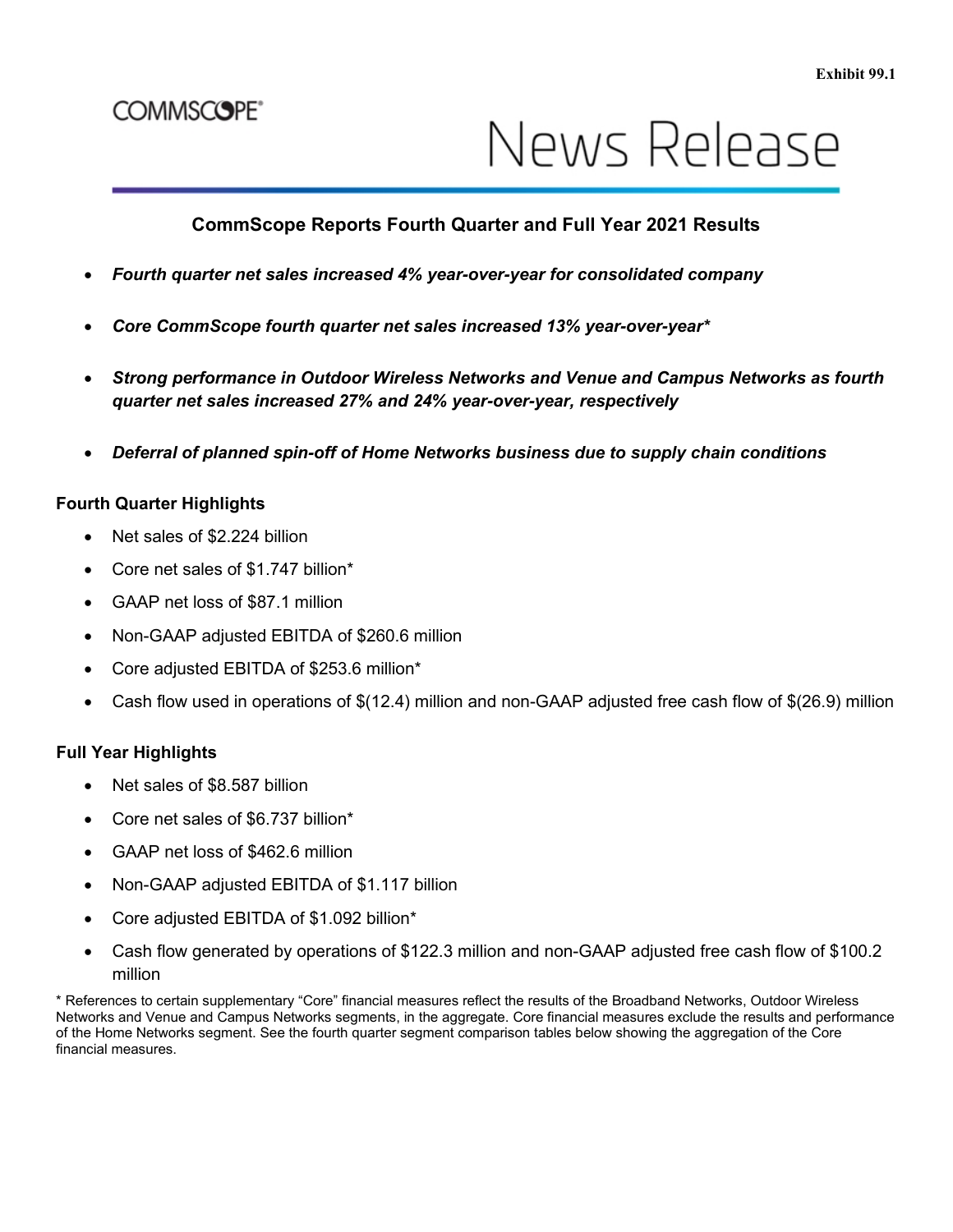**HICKORY, NC, February 17, 2022** — CommScope Holding Company, Inc. (NASDAQ: COMM), a global leader in network connectivity solutions, reported results for the quarter and year ended December 31, 2021.

|                                  | <b>Summary of Consolidated Results</b>  |              |            |                 |  |  |  |  |  |
|----------------------------------|-----------------------------------------|--------------|------------|-----------------|--|--|--|--|--|
|                                  | Q4<br>2021                              |              | Q4<br>2020 | % Change<br>YOY |  |  |  |  |  |
|                                  | (in millions, except per share amounts) |              |            |                 |  |  |  |  |  |
| Net sales                        |                                         | $2,224.1$ \$ | 2,131.8    | 4.3%            |  |  |  |  |  |
| Core net sales $(1)$             |                                         | 1,747.4      | 1,549.8    | 12.8            |  |  |  |  |  |
| GAAP net income (loss)           |                                         | (87.1)       | 23.9       | <b>NM</b>       |  |  |  |  |  |
| GAAP net income (loss) per share |                                         | (0.50)       | 0.05       | NM              |  |  |  |  |  |
| Non-GAAP adjusted EBITDA (2)     |                                         | 260.6        | 362.2      | (28.1)          |  |  |  |  |  |
| Core adjusted EBITDA (1)         |                                         | 253.6        | 319.0      | (20.5)          |  |  |  |  |  |
| Non-GAAP adjusted net income     |                                         |              |            |                 |  |  |  |  |  |
| per diluted share (2)            |                                         | 0.31         | 0.59       | (47.5)%         |  |  |  |  |  |

|                                                       |                                         | <b>Full Year</b><br>2021 | <b>Full Year</b><br>2020 | % Change<br>YOY |  |  |  |  |  |
|-------------------------------------------------------|-----------------------------------------|--------------------------|--------------------------|-----------------|--|--|--|--|--|
|                                                       | (in millions, except per share amounts) |                          |                          |                 |  |  |  |  |  |
| Net sales                                             | \$                                      | $8,586.7$ \$             | 8,435.9                  | 1.8%            |  |  |  |  |  |
| Core net sales $(1)$                                  |                                         | 6,737.4                  | 6,028.4                  | 11.8%           |  |  |  |  |  |
| <b>GAAP net loss</b>                                  |                                         | (462.6)                  | (573.4)                  | (19.3%)         |  |  |  |  |  |
| GAAP net loss per share                               |                                         | (2.55)                   | (3.20)                   | (20.3%)         |  |  |  |  |  |
| Non-GAAP adjusted EBITDA (2)                          |                                         | 1,117.0                  | 1,215.2                  | $(8.1\%)$       |  |  |  |  |  |
| Core adjusted EBITDA (1)                              |                                         | 1,091.5                  | 1,083.9                  | 0.7%            |  |  |  |  |  |
| Non-GAAP adjusted net income<br>per diluted share (2) |                                         | 1.39                     | 1.56                     | $(10.9\%)$      |  |  |  |  |  |

#### NM - Not meaningful

(1) "Core" financial measures reflect the results of the Broadband Networks, Outdoor Wireless Networks and Venue and Campus Networks segments, in the aggregate. See the fourth quarter segment comparison tables below showing the aggregation of the Core financial measures.

(2) See Description of Non-GAAP Financial Measures and Reconciliation of GAAP Measures to Non-GAAP Adjusted Measures below

"We were pleased to deliver a better-than-expected fourth quarter performance despite continued headwinds in a difficult inflationary environment. Our results are reflective of the continued strong demand for CommScope's products and services, as well as the efforts of the entire global team in driving forward the implementation of our CommScope NEXT initiatives," said Chuck Treadway, President and Chief Executive Officer. "We continue to see supply chain constraints and inflationary challenges as we move into 2022. We made good progress in the fourth quarter to offset higher costs through necessary price increases and cost actions. These actions will take time to impact our results, and we expect the first quarter of 2022 to be sequentially lower than the fourth quarter of 2021. We expect to see continued improvement from the first quarter and confirm that we still anticipate our 2022 Core Adjusted EBITDA to be within the range of \$1.15 billion to \$1.25 billion, as presented at our Strategic Transformation Update in December."

Treadway added, "In light of the ongoing impact of supply chain pressures on the Home Networks business that began in the summer of 2021, including semiconductor supply decommits and extended component lead times, we have determined that market conditions are not currently conducive to proceeding with the planned spin-off of Home Networks into an independent company in the second quarter of 2022. We remain committed to the merits of strategically separating Home Networks from CommScope, and still plan to execute on that strategy when clear evidence of a more normalized and predictable supply environment emerges."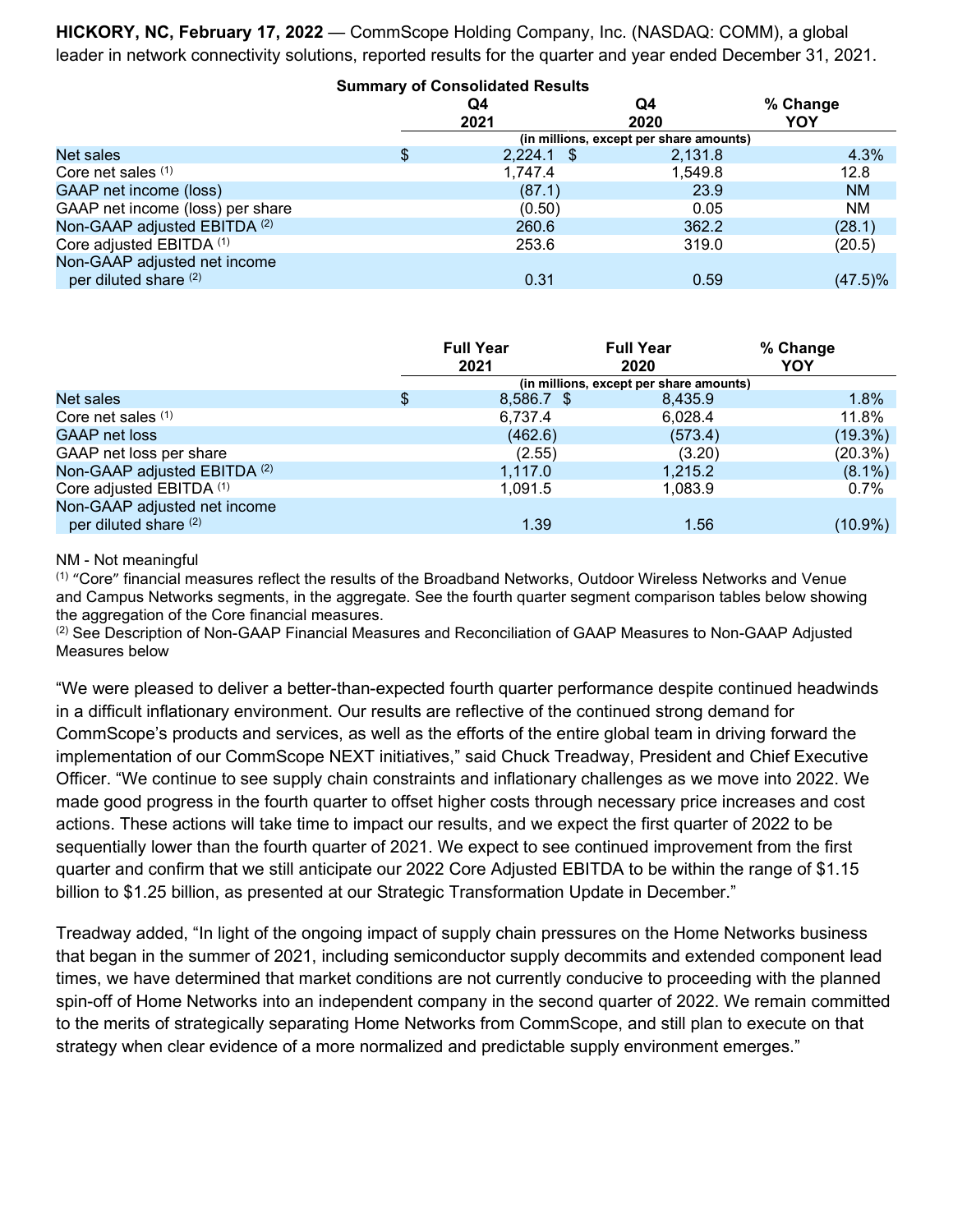"Throughout the fourth quarter, we made meaningful advancements in the implementation of our CommScope NEXT strategy, including efforts to optimize enterprise pricing, streamline cost-intensive processes and drive greater overall efficiency in all that we do," said Kyle Lorentzen, Chief Financial Officer. "We are progressing everyday toward establishing an infrastructure defined by enhanced ownership, clear milestone metrics and improved productivity, and are confident these foundational elements will not only help mitigate the impacts of a challenging environment, but also enable CommScope to capitalize on growth opportunities well into the future."

### **CommScope NEXT**

As a step in the CommScope NEXT transformation plan, in April 2021, the Company announced a plan to spin-off the Home Networks business. Due to the unfavorable performance of the Home Networks business in the second half of 2021, which was driven primarily by supply chain shortages and delays, the Company is postponing the separation plan. The Company remains committed to a strategic separation of the Home Networks business from CommScope; however, the Company does not have an estimate of when the separation of the Home Networks business will be completed at this time. Accordingly, management will continue to report the financial results of its "Core" business separately from Home Networks. These supplementary Core financial measures reflect the results of the Broadband Networks, Outdoor Wireless Networks and Venue and Campus Networks segments, in the aggregate. The Core financial measures exclude the results and performance of the Home Networks segment. These metrics represent the business segments as CommScope has reported them. However, the ultimate definition of the Home Networks business that the Company expects to separate from CommScope may vary, and future results may differ materially.

In the second quarter of 2021, management shifted certain product lines from the Company's Broadband Networks segment to its Home Networks segment to better align with how those businesses are being managed. All prior period amounts have been recast to reflect these operating segment changes.

In addition to optimizing its portfolio under CommScope NEXT with its commitment to separate the Home Networks business from Core CommScope, the Company will reorganize its business structure in 2022 to align its portfolio of products and solutions more closely with the markets it serves and bring better performance clarity with its competitor peer set. Pursuant to this new operating structure, the Company expects to report its results in the five reportable segments below beginning in the first quarter of 2022. However, work on reorganization of the new segments is still underway and the Company has not yet finalized the exact segment composition.

- Connectivity and Cable Solutions combines most of our copper and fiber cabling and connectivity products.
- Access Network Solutions includes our active broadband cable and video technologies.
- Networking, Intelligent Cellular and Security Solutions dedicated to providing wireless communications solutions for indoor and venue applications.
- Outdoor Wireless Networks largely unchanged from its current Outdoor Wireless Networks segment.
- Home Networks largely unchanged from its current Home Networks segment.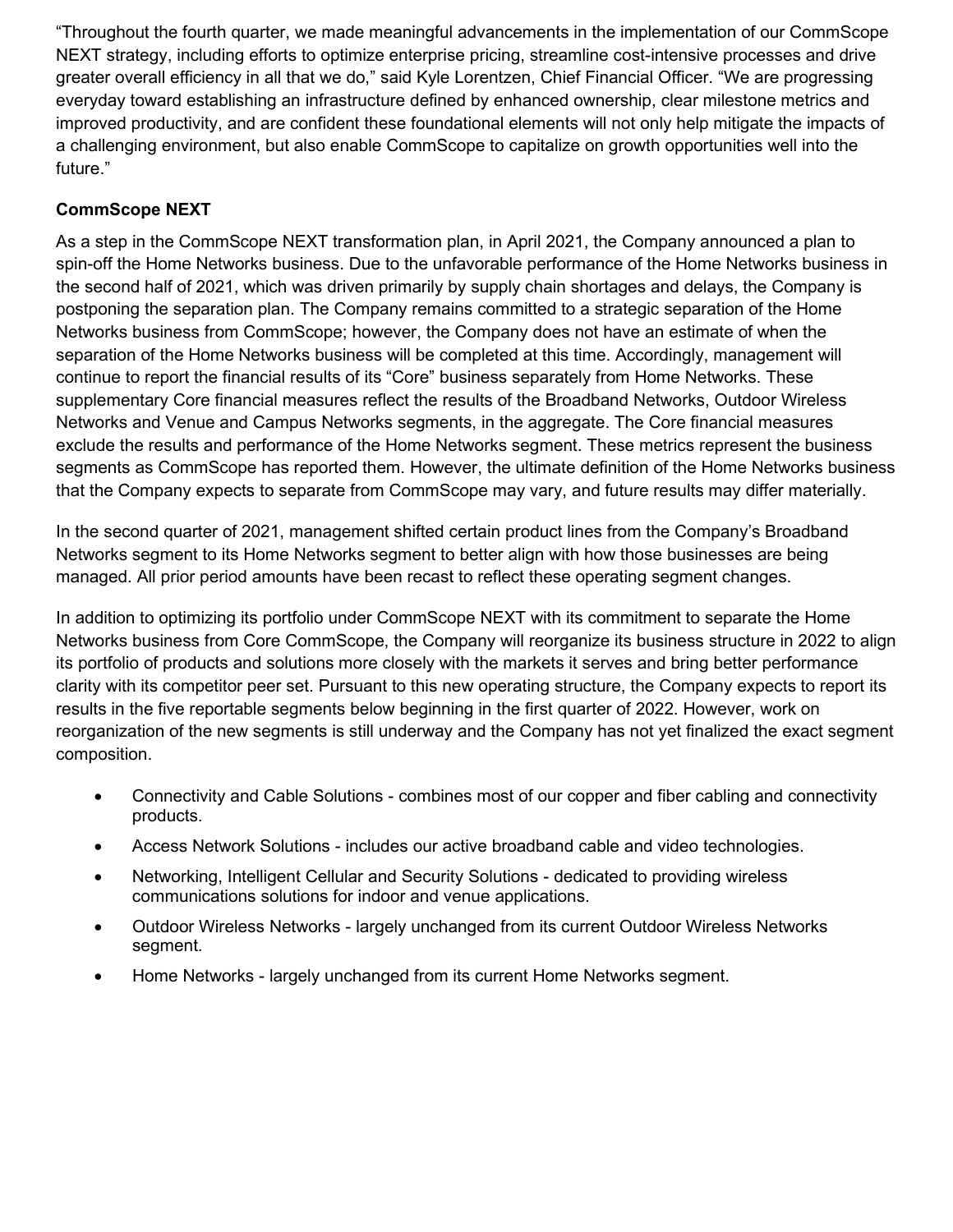#### **COVID-19 Update**

Overall, the negative impact of COVID-19 on the Company's financial performance has eased during 2021, with network strain driving increased demand for certain of its Broadband Networks segment products in particular. The recovery in demand has also indirectly had unfavorable business impacts, including commodity inflation (primarily copper and resins), logistics cost increases, extended lead times and certain component part shortages. All of the Company's segments experienced supply shortages and extended lead times for certain materials that negatively affected its ability to meet customer demand for its products. The Company expects certain of these unfavorable impacts to continue into 2022.

#### **Fourth Quarter Results and Comparison**

Net sales in the fourth quarter of 2021 increased 4.3% year over year to \$2.22 billion. Core net sales increased 12.8% year over year primarily due to higher net sales in the Outdoor Wireless Networks and Venue and Campus Networks segments.

Net loss was \$(87.1) million, or \$(0.50) per share, in the fourth quarter of 2021, compared to the prior year period's net income of \$23.9 million, or \$0.05 per share. Non-GAAP adjusted net income for the fourth quarter of 2021 was \$77.5 million, or \$0.31 per share, versus \$143.8 million, or \$0.59 per share, in the fourth quarter of 2020.

Non-GAAP adjusted EBITDA decreased 28.1% to \$260.6 million in the fourth quarter of 2021 compared to the same period last year. Non-GAAP adjusted EBITDA as a percentage of net sales decreased to 11.7% in the fourth quarter of 2021 compared to 17.0% in the same prior year period. Core segment adjusted EBITDA decreased 20.5% to \$253.6 million in the fourth quarter of 2021 compared to the same prior year period. As a percentage of net sales, Core segment adjusted EBITDA decreased to 14.5% in the fourth quarter of 2021 compared to 20.6% in the same prior year period.

Reconciliations of the reported GAAP results to non-GAAP adjusted results can be found at [https://ir.commscope.com/.](https://ir.commscope.com/)

#### **Fourth Quarter Comparisons Sales by Region**

|                                |         |         | % Change |
|--------------------------------|---------|---------|----------|
|                                | Q4 2021 | Q4 2020 | YOY      |
| <b>United States</b>           | 1,312.6 | 1,293.0 | 1.5%     |
| Europe, Middle East and Africa | 407.3   | 368.8   | 10.4     |
| Asia Pacific                   | 240.7   | 198.7   | 21.1     |
| Caribbean and Latin America    | 160.4   | 178.0   | (9.9)    |
| Canada                         | 103.1   | 93.3    | 10.5     |
| <b>Total net sales</b>         | 2.224.1 | 2,131.8 | 4.3%     |

#### **Segment Net Sales**

| Q4 2021 |         |  |         | % Change |        |
|---------|---------|--|---------|----------|--------|
|         |         |  | Q4 2020 | YOY      |        |
|         | 782.4   |  | 778.3   |          | 0.5%   |
|         | 374.0   |  | 294.7   |          | 26.9   |
|         | 591.0   |  | 476.8   |          | 24.0   |
|         | 1,747.4 |  | 1,549.8 |          | 12.8   |
|         | 476.7   |  | 582.0   |          | (18.1) |
|         | 2,224.1 |  | 2,131.8 |          | 4.3%   |
|         |         |  |         |          |        |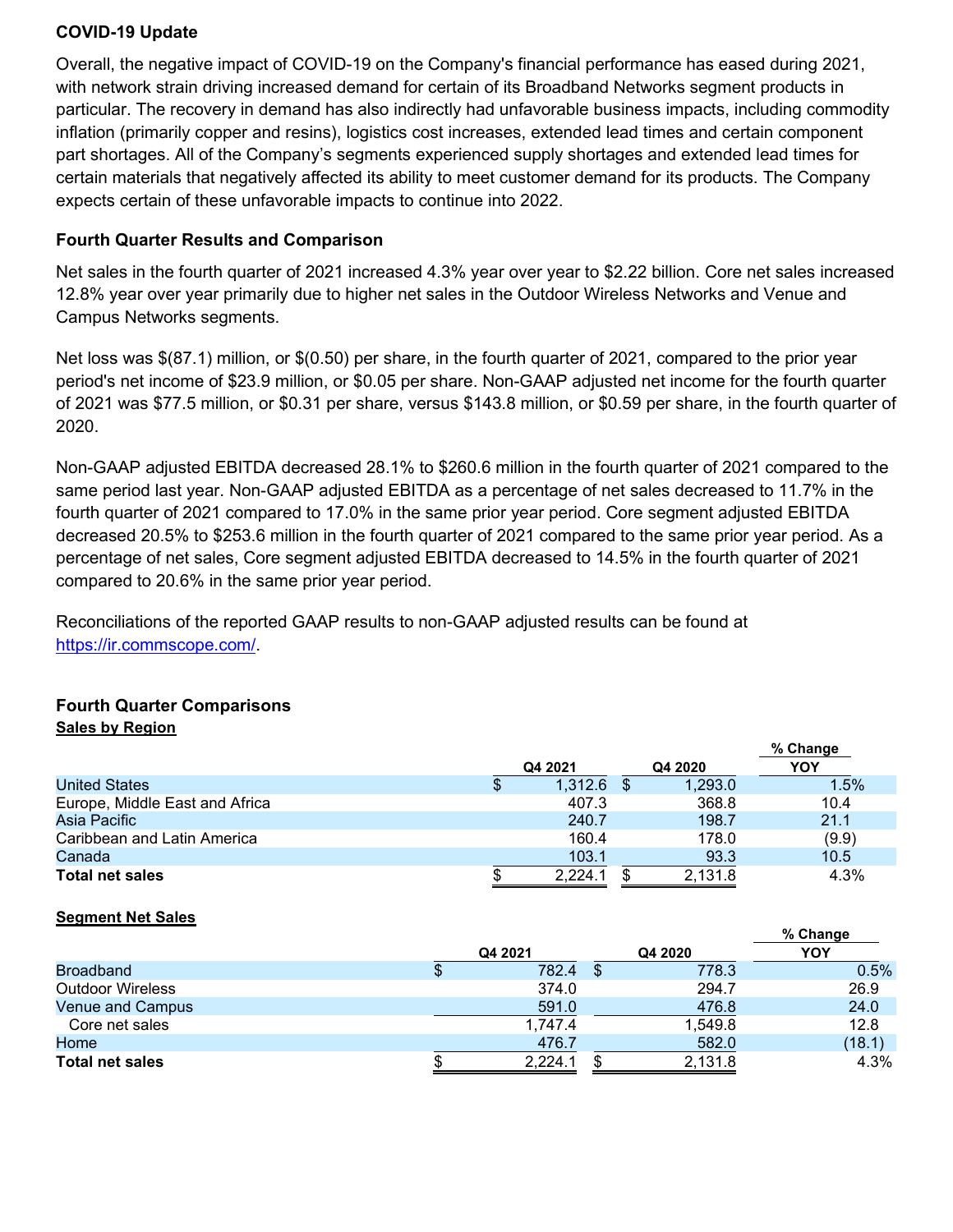#### **Segment Operating Income (Loss)**

|                               |         |         | % Change   |
|-------------------------------|---------|---------|------------|
|                               | Q4 2021 | Q4 2020 | YOY        |
| <b>Broadband</b>              | 50.1    | 101.5   | $(50.6)\%$ |
| <b>Outdoor Wireless</b>       | 40.5    | 34.6    | 17.1       |
| <b>Venue and Campus</b>       | 8.0     | (11.0)  | <b>NM</b>  |
| Core operating income (loss)  | 98.6    | 125.1   | (21.2)     |
| Home                          | (61.5)  | (6.1)   | 908.2      |
| Total operating income (loss) | 37.1    | 119.0   | $(68.8)\%$ |

#### **Segment Adjusted EBITDA (See Description of Non-GAAP Financial Measures)**

|                                      |  |         |  |         | % Change   |
|--------------------------------------|--|---------|--|---------|------------|
|                                      |  | Q4 2021 |  | Q4 2020 | YOY        |
| <b>Broadband</b>                     |  | 141.6   |  | 210.5   | (32.7)%    |
| <b>Outdoor Wireless</b>              |  | 53.5    |  | 60.1    | (11.0)     |
| <b>Venue and Campus</b>              |  | 58.5    |  | 48.4    | 20.9       |
| Core adjusted EBITDA                 |  | 253.6   |  | 319.0   | (20.5)     |
| Home                                 |  | 7.0     |  | 43.2    | (83.8)     |
| <b>Total segment adjusted EBITDA</b> |  | 260.6   |  | 362.2   | $(28.1)\%$ |

NM - Not meaningful

#### **Broadband Networks**

• Net sales of \$782.4 million, increased by 0.5% from the prior year period driven by growth in Network Cable and Connectivity, partially offset by declines in Access Technologies.

#### **Outdoor Wireless Networks**

• Net sales of \$374.0 million, increased by 26.9% from the prior year period primarily driven by growth in Macro Tower Solutions.

#### **Venue and Campus Networks**

Net sales of \$591.0 million, increased by 24.0% from the prior year period driven by growth in all product lines including Indoor Copper Enterprise, Indoor Fiber Enterprise, RUCKUS Networks and DAS and Small Cell.

#### **Home Networks**

• Net sales of \$476.7 million, decreased 18.1% from the prior year period primarily driven by declines in Broadband Connectivity Devices.

#### **Full Year Results and Comparison**

Net sales in 2021 increased 1.8% year over year to \$8.59 billion. Core net sales increased 11.8% year over year due to higher net sales in all three of our Core segments.

Net loss of \$(462.6) million, or \$(2.55) per share, in 2021, decreased 19.3% compared to the prior year net loss of \$(573.4) million, or \$(3.20) per share. Non-GAAP adjusted net income for 2021 was \$343.7 million, or \$1.39 per share, versus \$371.0 million, or \$1.56 per share, in 2020.

Non-GAAP adjusted EBITDA decreased 8.1% to \$1,117.0 million in 2021 compared to the prior year. Non-GAAP adjusted EBITDA decreased to 13.0% of net sales in 2021 compared to 14.4% of net sales in 2020. Core segment adjusted EBITDA decreased 0.7% to \$1,091.5 million in 2021 compared to the prior year. As a percentage of net sales, Core segment adjusted EBITDA decreased to 16.2% in 2021 compared to 18.0% in the prior year.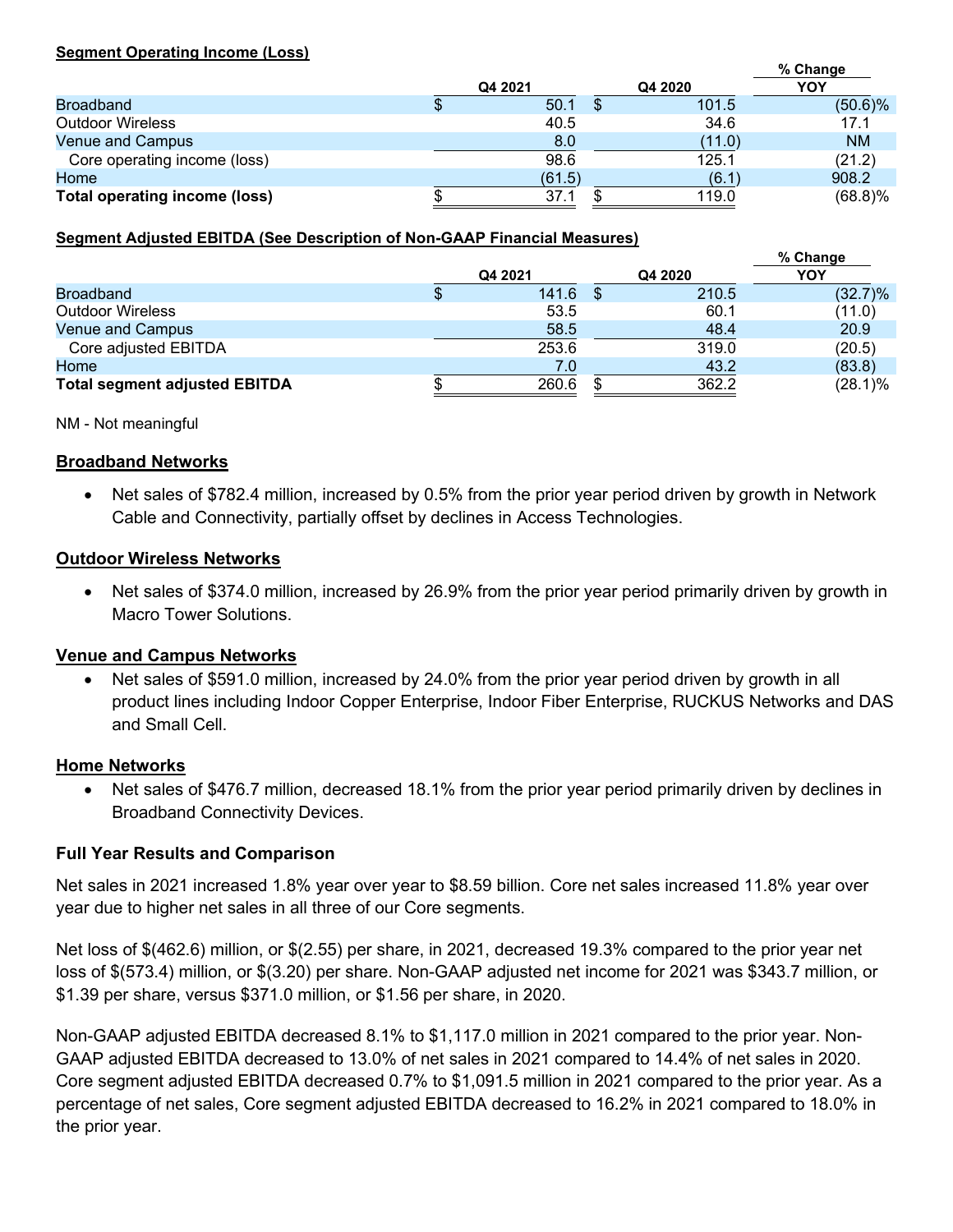Reconciliations of the reported GAAP results to non-GAAP adjusted results can be found at [https://ir.commscope.com/.](https://ir.commscope.com/)

#### **Cash Flow and Balance Sheet**

- GAAP cash flow from operations of \$122.3 million.
- Non-GAAP adjusted free cash flow was \$100.2 million after adjusting operating cash flow for \$131.4 million of additions to property, plant and equipment, \$42.6 million of cash paid for restructuring costs and \$66.7 million of cash paid for transaction, transformation and integration costs.
- Ended the year with \$360.3 million in cash and cash equivalents.
- As of December 31, 2021, the Company had no outstanding borrowings under its asset-based revolving credit facility and had availability of \$684.1 million, after giving effect to borrowing base limitations and outstanding letters of credit. The Company ended the year with total liquidity of approximately \$1.04 billion.

#### **Conference Call, Webcast and Investor Presentation**

As previously announced, CommScope will host a conference call today at 8:30 a.m. ET in which management will discuss fourth quarter and full year 2021 results. The conference call will also be webcast.

The live, listen-only audio of the call will be available through a link on the **Events and Presentations** page of CommScope's Investor Relations website.

A webcast replay will be archived on [CommScope's website](http://ir.commscope.com/) for a limited period of time following the conference call.

During the conference call, the Company may discuss and answer questions concerning business and financial developments and trends that have occurred after quarter-end, including questions relating to the planned separation of the Home Networks business. The Company's responses to questions, as well as other matters discussed during the conference call, may contain or constitute information that has not been disclosed previously.

#### **About CommScope:**

CommScope (NASDAQ: COMM) is pushing the boundaries of technology to create the world's most advanced wired and wireless networks. Our global team of employees, innovators and technologists empower customers to anticipate what's next and invent what's possible. Discover more at [www.commscope.com.](http://www.commscope.com/)

Follow us on [Twitter,](https://twitter.com/CommScope?utm_source=google&utm_medium=newscenter&utm_campaign=pressrelease) [Instagram,](https://www.instagram.com/commscope/) and [LinkedIn](https://www.linkedin.com/company/commscope?utm_source=google&utm_medium=newscenter&utm_campaign=pressrelease) and like us on [Facebook.](http://www.facebook.com/commscope?utm_source=google&utm_medium=newscenter&utm_campaign=pressrelease)

Sign up for our [press releases](https://www.commscope.com/subscribe-press-releases/?utm_medium=social&utm_source=press%20release&utm_campaign=global-oc-pr-subscription-link) and [blog posts.](https://www.commscope.com/subscribe-blog/?utm_medium=social&utm_source=press%20release&utm_campaign=global-oc-blog-subscription-link)

**Investor Contact:**  Michael McCloskey, CommScope +1 828-431-9874 [Michael.McCloskey@commscope.com](mailto:Michael.McCloskey@commscope.com)

**News Media Contact:** [publicrelations@commscope.com](mailto:publicrelations@commscope.com)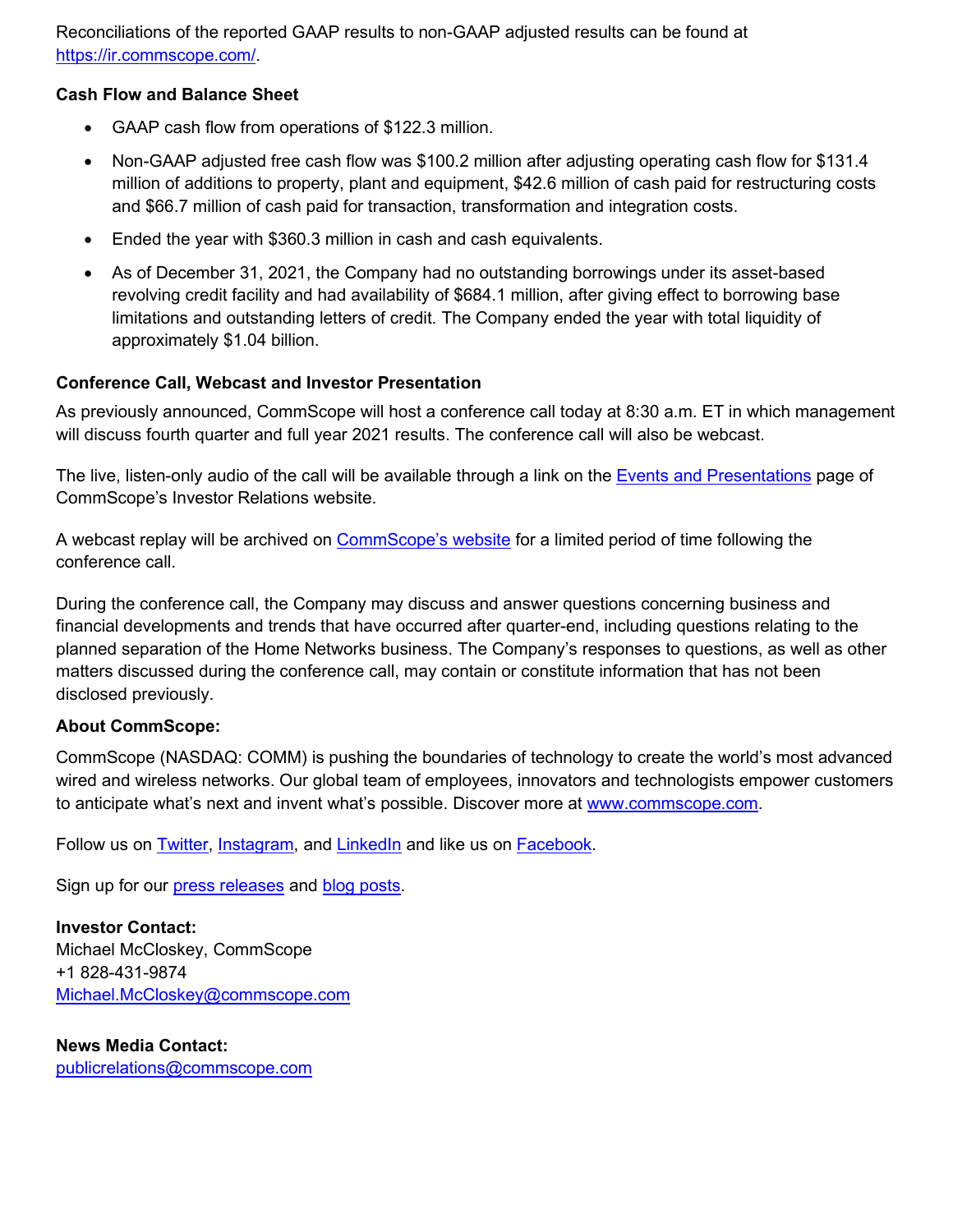#### **Non-GAAP Financial Measures**

CommScope management believes that presenting certain non-GAAP financial measures enhances an investor's understanding of our financial performance. CommScope management further believes that these financial measures are useful in assessing CommScope's operating performance from period to period by excluding certain items that we believe are not representative of our core business. CommScope management also uses certain of these financial measures for business planning purposes and in measuring CommScope's performance relative to that of its competitors. CommScope management believes these financial measures are commonly used by investors to evaluate CommScope's performance and that of its competitors. However, CommScope's use of certain non-GAAP terms may vary from that of others in its industry. Non-GAAP financial measures should not be considered as alternatives to operating income (loss), net income (loss), cash flow from operations or any other performance measures derived in accordance with U.S. GAAP as measures of operating performance, operating cash flows or liquidity. A reconciliation of each of the non-GAAP measures discussed herein to their most comparable GAAP measures is below.

#### **Core Measures**

CommScope believes that presenting Core financial measures enhances the investor's understanding of the financial performance of the Company's core businesses. Core financial measures are the aggregate of the Broadband Networks, Outdoor Wireless Networks and Venue and Campus Networks segments. They do not include the results of the Home Networks segment. The aggregate results of the Core segments and the results of the Home Networks segment represent the business segments as reported by CommScope and may not represent the ultimate definition of the remaining CommScope business and Home Networks business that it expects to separate from CommScope. Future results may vary and differ materially from the presentation of the Core financial measures.

#### **Forward Looking Statements**

This press release or any other oral or written statements made by us or on our behalf may include forwardlooking statements that reflect our current views with respect to future events and financial performance. These statements may discuss goals, intentions or expectations as to future plans, trends, events, results of operations or financial condition or otherwise, in each case, based on current beliefs and expectations of management, as well as assumptions made by, and information currently available to, management. These forward-looking statements are generally identified by their use of such terms and phrases as "intend," "goal," "estimate," "expect," "project," "projections," "plans," "potential," "anticipate," "should," "could," "designed to," "foreseeable future," "believe," "think," "scheduled," "outlook," "target," "guidance" and similar expressions, although not all forward-looking statements contain such terms. This list of indicative terms and phrases is not intended to be all-inclusive.

These forward-looking statements are subject to various risks and uncertainties, many of which are outside our control, including, without limitation, risks related to the successful execution of CommScope NEXT; the potential separation of the Home Networks business or any other potential separation, divestiture or discontinuance of a business or product line, including uncertainty regarding the timing of the separation, achieving the expected benefits and the potential disruption to the business; our ability to integrate and fully realize anticipated benefits from prior or future divestitures, acquisitions or equity investments; potential difficulties in realigning global manufacturing capacity and capabilities among our global manufacturing facilities or those of our contract manufacturers that may affect our ability to meet customer demands for products; possible future restructuring actions; changes in cost and availability of key raw materials, components and commodities and the potential effect on customer pricing and timing of delivery of products to customers; risks associated with our dependence on a limited number of key suppliers for certain raw materials and components; the risk that our manufacturing operations, including our contract manufacturers that we rely